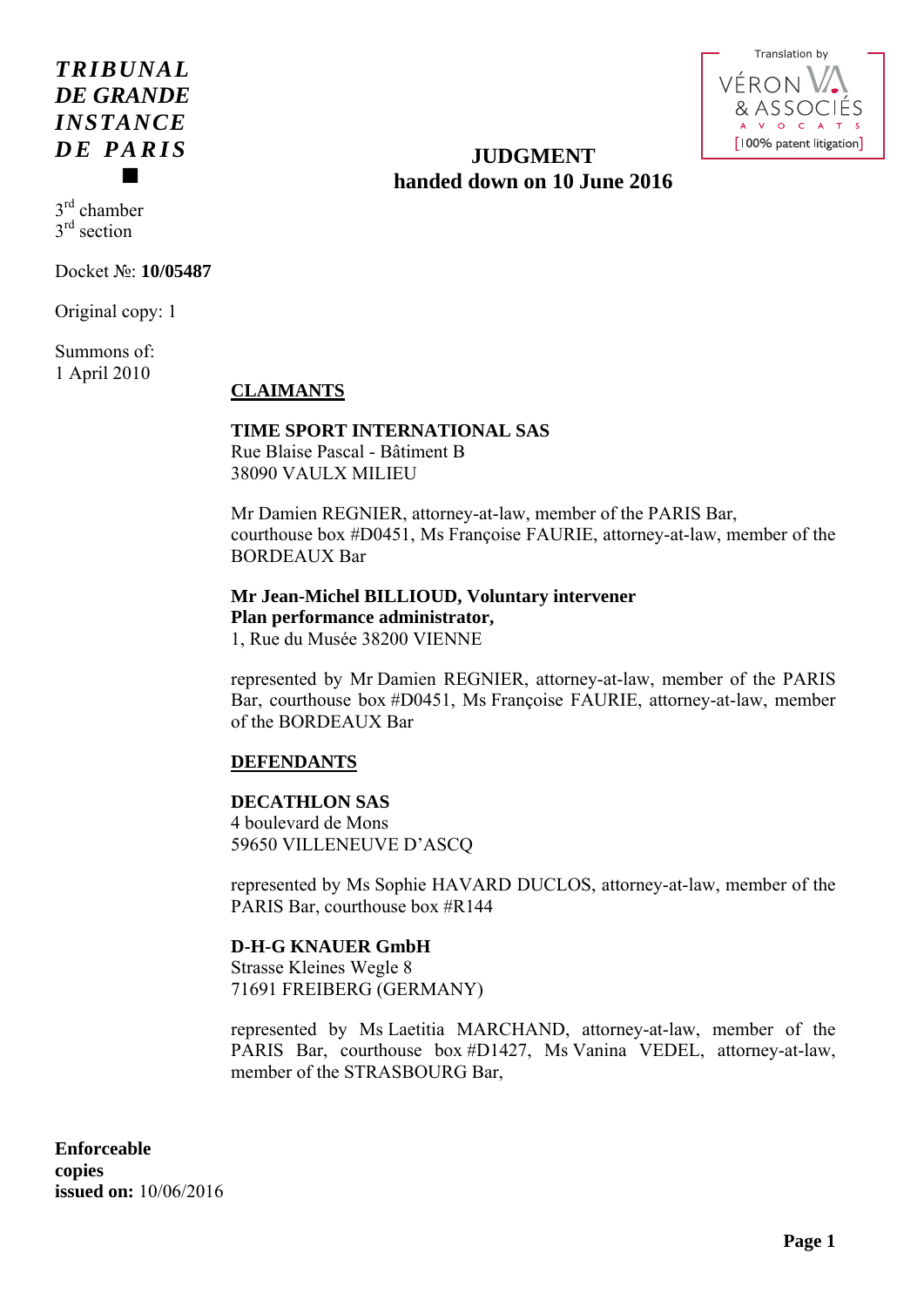Decision of 10 June 2016 3rd chamber 3rd section Docket №: 10/05487

### **COMPOSITION OF THE** *TRIBUNAL*

Arnaud DESGRANGES, Vice-Presiding Judge Carine GILLET, Vice-Presiding Judge Florence BUTIN, Vice-Presiding Judge

assisted by Marie-Aline PIGNOLET, Court Clerk,

#### **DISCUSSION**

At the hearing of 5 April 2016 held publicly

#### **JUDGMENT**

Pronounced publicly by making the decision available at the Court Clerk's office In the presence of all the parties in first instance

### **PRESENTATION OF THE DISPUTE**

 $\frac{1}{2}$  ,  $\frac{1}{2}$  ,  $\frac{1}{2}$  ,  $\frac{1}{2}$  ,  $\frac{1}{2}$  ,  $\frac{1}{2}$  ,  $\frac{1}{2}$  ,  $\frac{1}{2}$  ,  $\frac{1}{2}$  ,  $\frac{1}{2}$  ,  $\frac{1}{2}$  ,  $\frac{1}{2}$  ,  $\frac{1}{2}$  ,  $\frac{1}{2}$  ,  $\frac{1}{2}$  ,  $\frac{1}{2}$  ,  $\frac{1}{2}$  ,  $\frac{1}{2}$  ,  $\frac{1$ 

TIME SPORT INTERNATIONAL SAS, created in 1986, is a manufacturer of sporting goods, more specifically in the field of cycling, including helmets. It has two production sites in France and a factory situated in Slovakia, which employ altogether 160 staff, approximately. It is was the object of safeguard proceedings by a decision dated 19 October 2010, closed on 26 December 2013, and of a plan for continued operation approved on 19 October 2012. Mr BILLIOUD initially named as judicial representative, was appointed as administrator to execute the plan, the implementation of which is ongoing.

D-H-G KNAUER GmbH is a German company specialised in the manufacturing and distribution of equipment goods in the field of cycling and in particular bike helmets, under the trade name "KED".

DECATHLON is specialised in the design, manufacture and distribution of sporting goods and exploiting 249 stores with specialised departments for each discipline, including cycling, which represents 12% of its turnover.

On 1 April 2010, TIME SPORT INTERNATIONAL brought proceedings against DECLATHLON FRANCE SAS and D-H-G KNAUER GmbH (hereinafter referred to as KNAUER) for the infringement of claim 1 of its European patent EP 0 682 885, relating to a device for the occipital fixing of a bike helmet. Were concerned by the infringement action, first, helmets of the brand "B'TWIN" and, second, helmets of the brand "KED", manufactured and supplied by KNAUER.

By a judgment dated 7 September 2012, the *tribunal de grande instance de Paris* in particular: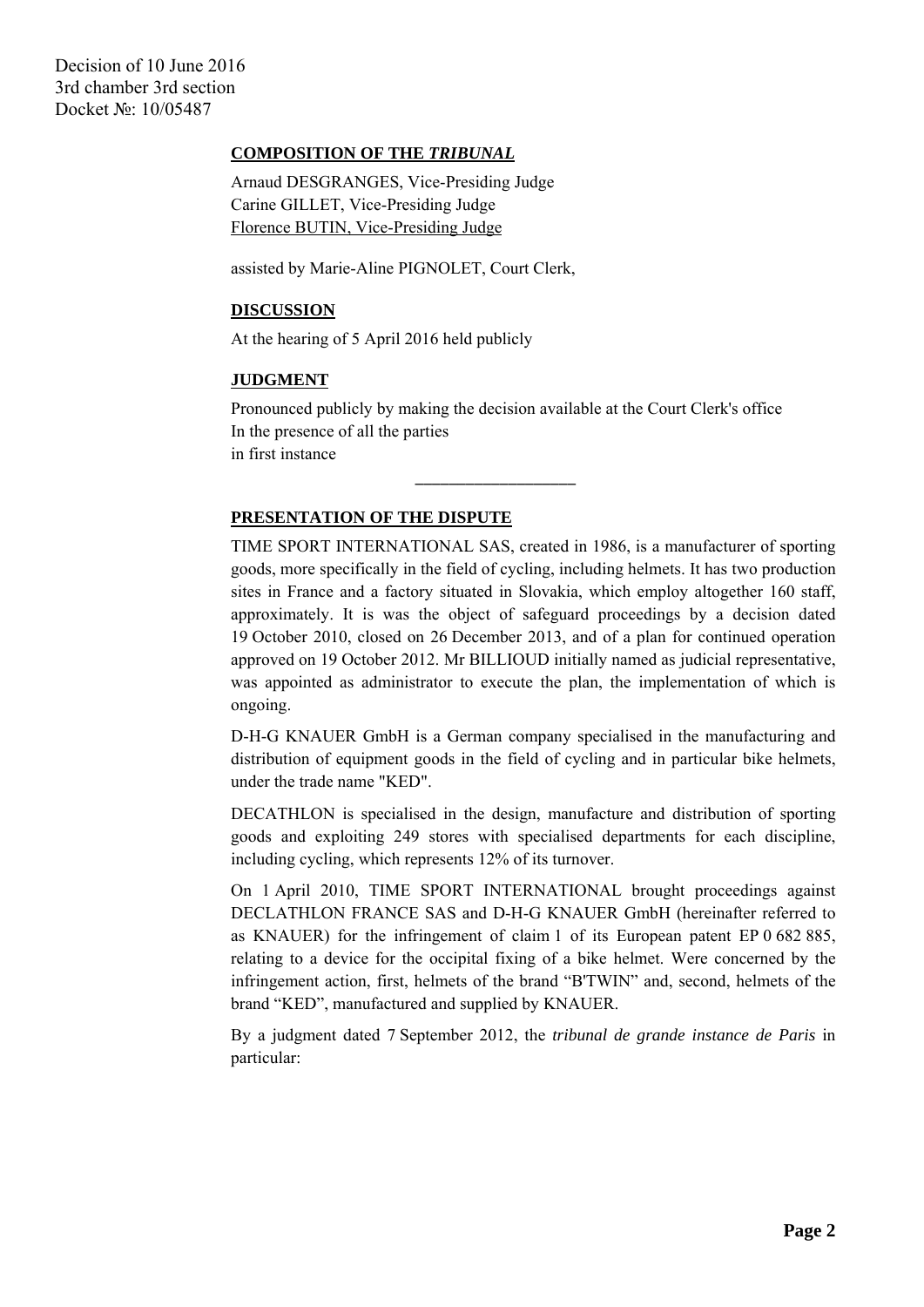RECORDED the intervention of Mr BILLIOUD, plan performance administrator for TIME SPORT INTERNATIONAL;

DISMISSED DECATHLON's requests for the revocation of claim 1 of European patent № 0 682 885 of which TIME SPORT INTERNATIONAL is the holder;

HELD that by manufacturing, supplying and marketing the KED JOKER and KED MEGGY helmets reproducing the essential features of claim 1 of European patent № 0 682 885 of which TIME SPORT INTERNATIONAL is the holder, KNAUER and DECLATHLON committed acts of infringement against it;

HELD that by marketing the helmet models "B'TWIN MIX and B'TWIN URBAN HELMET" reproducing the essential features of claim 1 of European patent Nº 0 682 885, of which TIME SPORT INTERNATIONAL is the holder, DECLATHLON committed acts of infringement against it;

ORDERED DECATHLON and KNAUER jointly and severally to pay to TIME SPORT INTERNATIONAL the sum of  $\epsilon$ 300,000 on account of damages in compensation for the final damage suffered by them by reason of the acts of infringement resulting from the marketing of the KED helmets;

ORDERED DECATHLON to pay to TIME SPORT INTERNATIONAL the sum of  $\epsilon$ 300,000 on account of damages in compensation for the final damage suffered by it by reason of the acts of infringement resulting from the marketing of the B'TWIN helmets;

ENJOINED DECATHLON, under a  $E150$  penalty per recorded infraction, from marketing any KED or B'TWIN helmet equipped with an infringing device;

## PRIOR TO ANY RULING

ORDERS that expert proceedings be carried out by Ms Martine CARIOU, consisting in:

defining the number of KED MEGGY, KED JOKER, B'TWIN MIX and B'TWIN URBAN HELMET infringing helmets sold by DECATHLON as of 1 April 2007 until the day of this judgment;

\* ascertaining the turnover respectively achieved by KNAUER and DECATHLON by manufacturing, supplying and selling the infringing goods commercialised in the DECATHLON stores in France, the extent and value of the stock, and in determining the profits that they made,

giving advice on the extent of the damage caused to the development of TIME SPORT INTERNATIONAL in terms of customers, turnover and profits, and the losses suffered in terms of investment and commercial positioning,

\* reporting all the other findings useful for reviewing the parties' claims;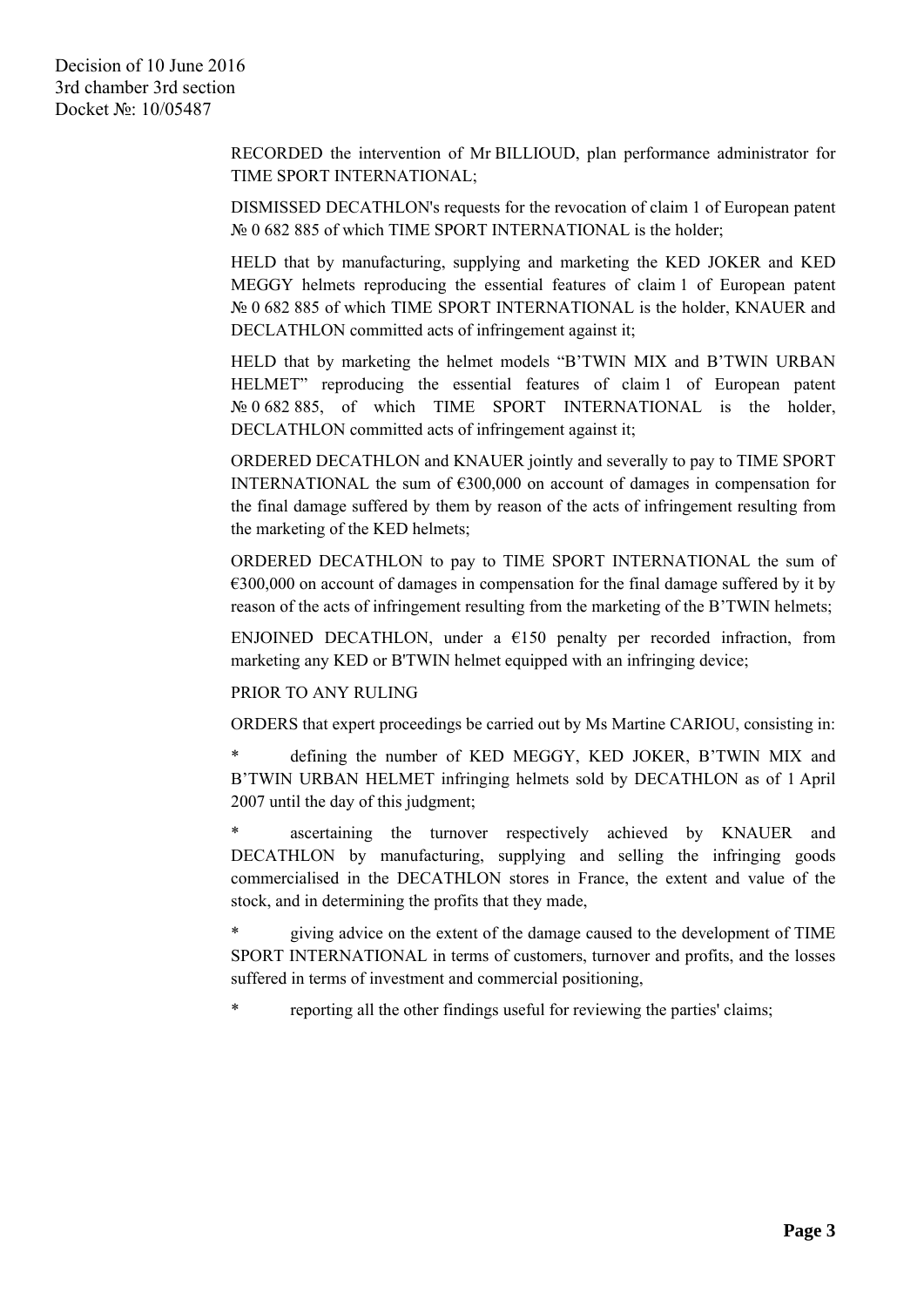These provisions were confirmed by the *cour d'appel de Paris* on 16 December 2014.

Following the judgment of 22 May 2015, D-H-G KNAUER GmbH was:

-required to guarantee the payment of the sums borne and paid by DECATHLON FRANCE SAS in application of the enforceable decisions handed down in the proceedings for infringement of patent EP 0 682 885 brought by TIME SPORT INTERNATIONAL against D-H-G KNAUER GmbH and DECATHLON FRANCE SAS, in relation to the sales of the helmets of the "KED" brand;

-ordered to pay to DECATHLON FRANCE SAS the sum of  $£155,000$  left to be borne by it in accordance with the 7 September 2012 judgment of the *tribunal de grande instance de Paris*, as a result of the marketing of the helmets of the "KED" brand;

-ordered to pay to DECATHLON FRANCE SAS the sum of  $\epsilon$ 100,000 corresponding to half of the sums paid by DECATHLON FRANCE SAS to the law firm Laude Esquier Champey representing it in the action initiated against it by TIME SPORT INTERNATIONAL.

Besides, the *tribunal* ordered the stay of the proceedings pending the final decision on the damages and expenses that DECATHLON FRANCE SAS will have to pay as a result of the patent infringement action initiated against it by TIME SPORT INTERNATIONAL, in that it relates to the helmets of the "KED" brand.

The expert report was filed on 7 November 2014.

SELARL AJ PARTENAIRES, named as judicial administrator of TIME SPORT INTERNATIONAL by order dated 23 October 2014 of the *tribunal de commerce de Vienne* following the death of its director, voluntarily intervened in the action.

In its last pleading filed electronically on 9 February 2016, TIME SPORT INTERNATIONAL (hereinafter referred to as TSI) and M. BILLIOUD submit the following requests:

HAVING REGARD to the 7 September 2012 judgment,

HAVING REGARD to the 16 December 2014 decision,

HAVING REGARD to the expert report,

HAVING REGARD to the provisions of Article L. 615-7 of the French Intellectual Property Code,

HAVING REGARD to Article 1382 of the French Civil Code,

TO ORDER DECATHLON FRANCE SAS to pay to TIME SPORT INTERNATIONAL, in compensation for its damage, the sum of  $\epsilon$ 4,992,290 representing the overall profit which it made by selling the infringing KED and B'TWIN helmets between 1 November 2007 and 8 September 2012,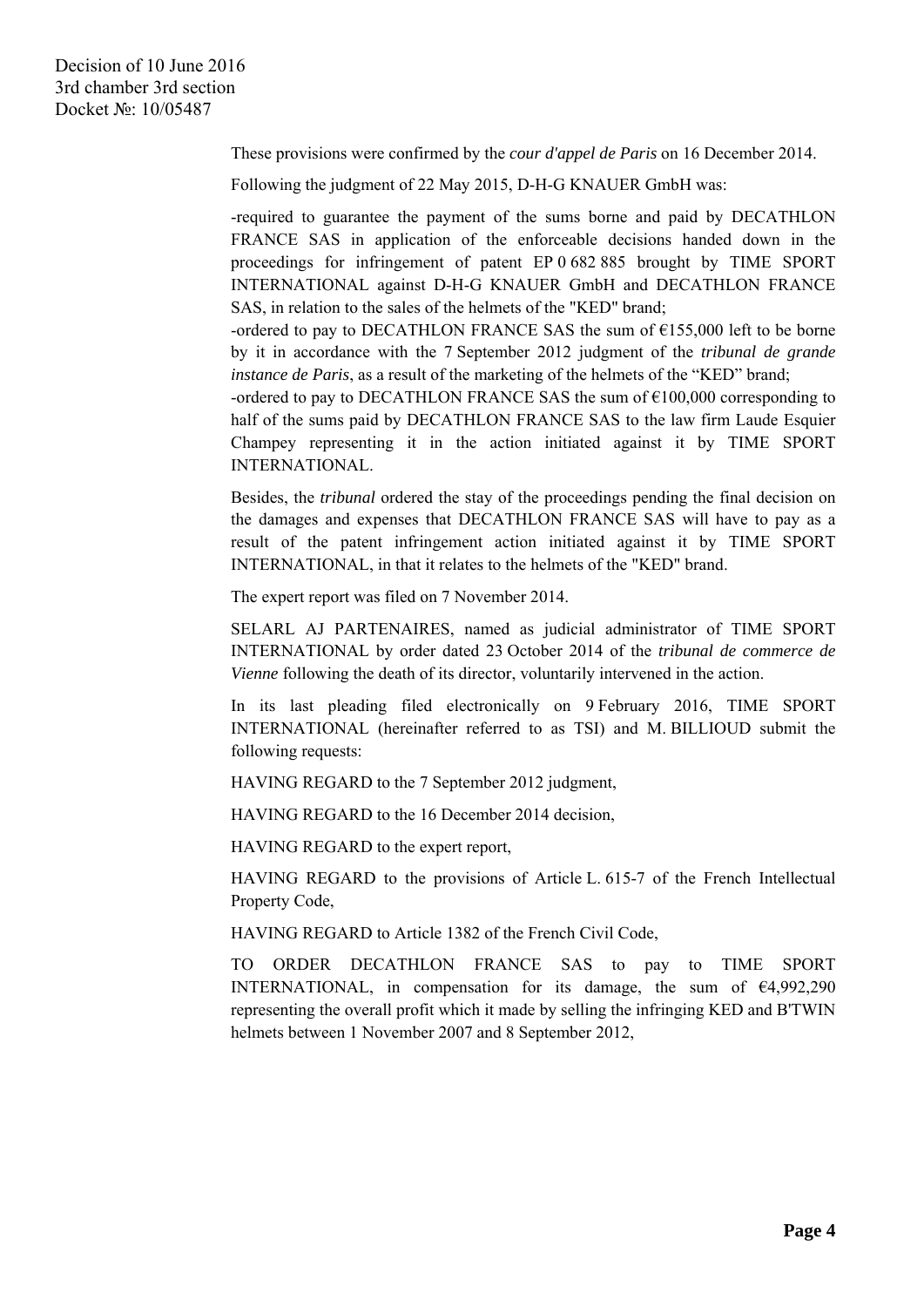TO ORDER DECATHLON FRANCE SAS to pay to it: the sum of  $\epsilon$ 751,299 for the loss of the chance to make a profit margin on the sales of the KED helmets for the period from 2 April 2007 to 30 October 2007 or, at the very least, and in the alternative, the sum of  $\epsilon$ 333,910.6 on the basis of a 20% compensatory royalty rate,

TO ORDER KNAUER and DECATHLON FRANCE SAS jointly and severally to pay to TIME SPORT INTERNATIONAL, in compensation for the damage suffered by it, the sum of  $E1,754,483$  representing the overall profit made by KNAUER by selling the infringing KED helmets between 1 November 2007 and 8 September 2012,

TO ORDER KNAUER and DECATHLON FRANCE SAS jointly and severally to pay to TIME SPORT INTERNATIONAL: the sum of  $\epsilon$ 363,833 for the loss of the chance to make a profit margin on the sales of the KED helmets for the period from 2 April 2007 to 30 October 2007 or, at the very least, and in the alternative, the sum of  $\epsilon$ 161,703.6 on the basis of a 20% compensatory royalty rate,

TO ORDER DECATHLON to pay to TIME SPORT INTERNATIONAL, the sum of €1,324,500 in respect of the penalty ordered by the *tribunal*,

TO ORDER DECATHLON FRANCE SAS and KNAUER jointly and severally to pay to TIME SPORT INTERNATIONAL a sum of  $£150,000$  for the moral prejudice caused,

TO ORDER the said companies, jointly and severally, to pay to it the sum of  $\epsilon$ 100,000 under Article 700 of the French Civil Procedure Code.

TO ORDER DECATHLON FRANCE SAS and KNAUER, jointly and severally, to pay the entire legal costs,

TO ORDER the provisional enforcement of the decision to be handed down, notwithstanding any appeal and without the obligation to provide security.

TIME SPORT INTERNATIONAL SAS and Mr JM BILLIOUD mainly set out that:

-the compensation for the infringement of a patent right does not meet the principles laid down in Article 1382 of the French Civil Code but is granted under Article L. 615-7 of the French Intellectual Property Code, which leads to take into account the economic situation of the infringer,

-the legislator wanted to dissociate three items of damage or at the very least three distinct parameters that the *tribunal* must take into consideration to determine the nature and quantum of the damage suffered by the right-holder, namely the negative economic consequences, the infringer's profit and the moral prejudice, which was confirmed and specified by the new version of the text deriving from the 11 March 2014 French Act,

-the damage is not subject to a potential exploitation of the invention, and in any case, TSI had already exploited its patent,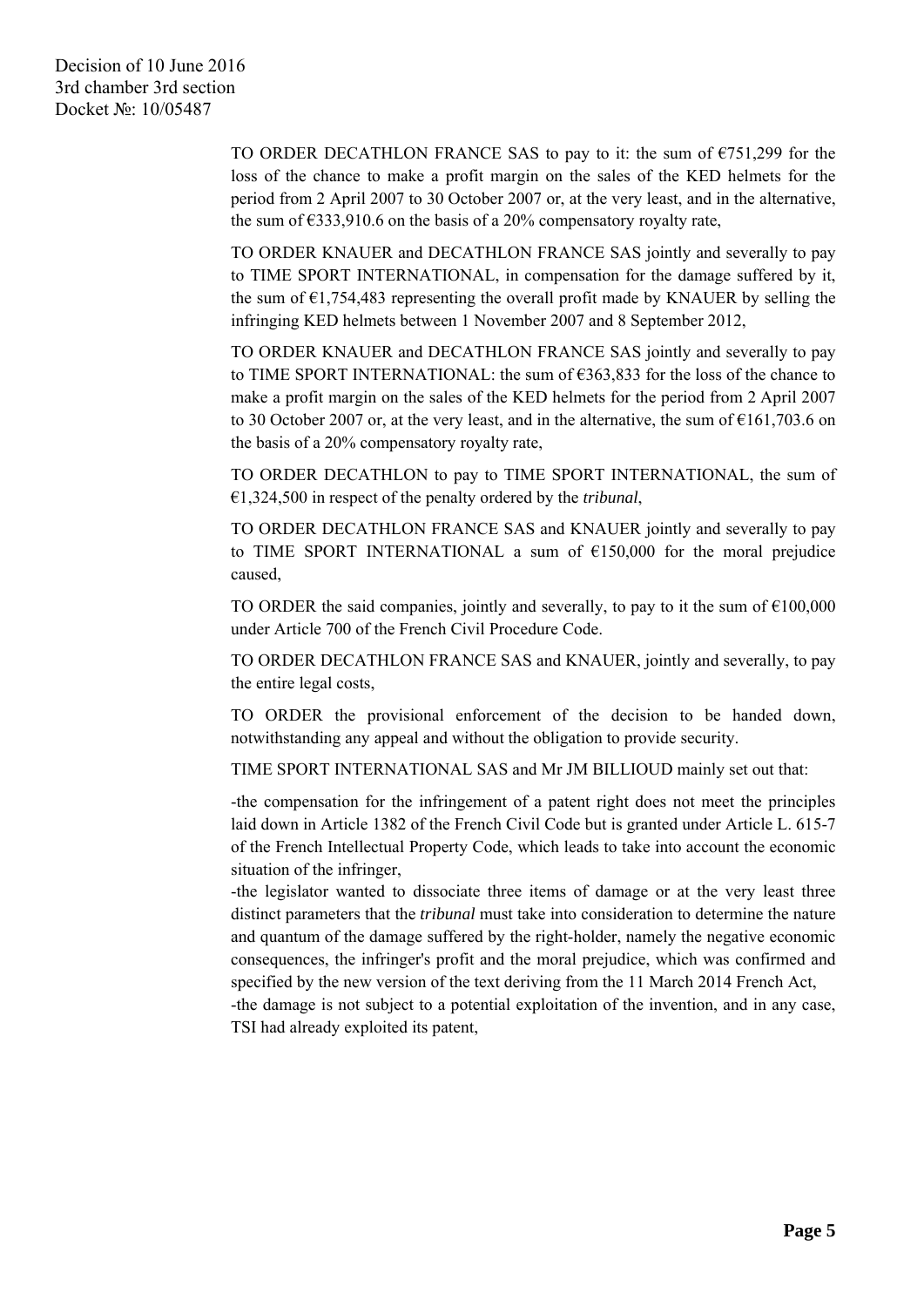‐for the period before 29 October 2007 the principles established by case law permit, on the basis of the appraisal of the judge alone, to go beyond the full compensation,

-over the period from 1 November 2007 to 7 September 2012:

-for the B'TWIN helmets marketed as of 2008 and until 7 September 2012, 317,965 infringing helmets were sold representing a turnover of  $\epsilon$ 3,124,756 excluding taxes,

-for the KED helmets, during the reference period from April 2007 to 7 September 2012, KNAUER sold 630,790 units and achieved a turnover of  $\epsilon$ 4,942,549 excluding taxes, and DECATHLON FRANCE SAS achieved a turnover of €10,184,992 excluding taxes, during the same period and for the same quantities,

-KNAUER's profits from 1 November 2007 to 7 September 2012 (pages 28/29 of the report) are of  $\epsilon$ 1,754,483,

-DECATHLON's profits amounted to  $£1,477,326$  for the B'TWIN helmets, and €3,514,964 excluding taxes for the sales of the KED helmets limited to the period from 1 November 2007 to 7 September 2012, that is, an overall profit, generated by the sales of infringing helmets, amounting to  $\epsilon$ 4,992,290 excluding taxes,

-DECATHLON's arguments consisting in considering its net margin to assess the damage are not relevant in this particular case as the infringing sales merely constitute a hardly significant part of the turnover which it generates annually, and only the direct costs related to the exploitation of the litigious items can be deducted from the gross profit,

-it is immaterial to know whether or not the injured party could have generated the same profits, and in any case those made by the infringer are fully representative of the damage suffered by TSI, for being an industrial company of a size comparable to that of KNAEUR, it could have supplied DECATHLON with the same quantities of helmets,

-in no case the damage could be reduced to a mere compensatory royalty as this alternative is possible at the injured party's request only,

-TSI did not limit itself to a judicial exploitation of the right, of which it became the holder in January 2000,

-the damages cannot be limited to the profits generated by the fixing device the subjectmatter of the patent only; on the basis of the entire market value rule what is necessarily sold together with the patented object must be included in the infringing sales,

-for the period between 31 April and 31 October 2007:

- the victim of an infringement may claim in respect of the loss of earnings the amount of the loss of chance suffered by being deprived of the possibility of marketing the products covered by its patent; TSI was technically able to exploit its patent and had to stop when faced with DECATHLON's competition; it demonstrates its industrial capacity and commercial strategy at the time of the facts; it is thus necessary for this period to determine the turnover achieved by KNAUER and DECATHLON FRANCE SAS by selling the KED helmets alone, and to apply to it the margin that TIME SPORT INTERNATIONAL would have been able to make and which it has lost every chance of making,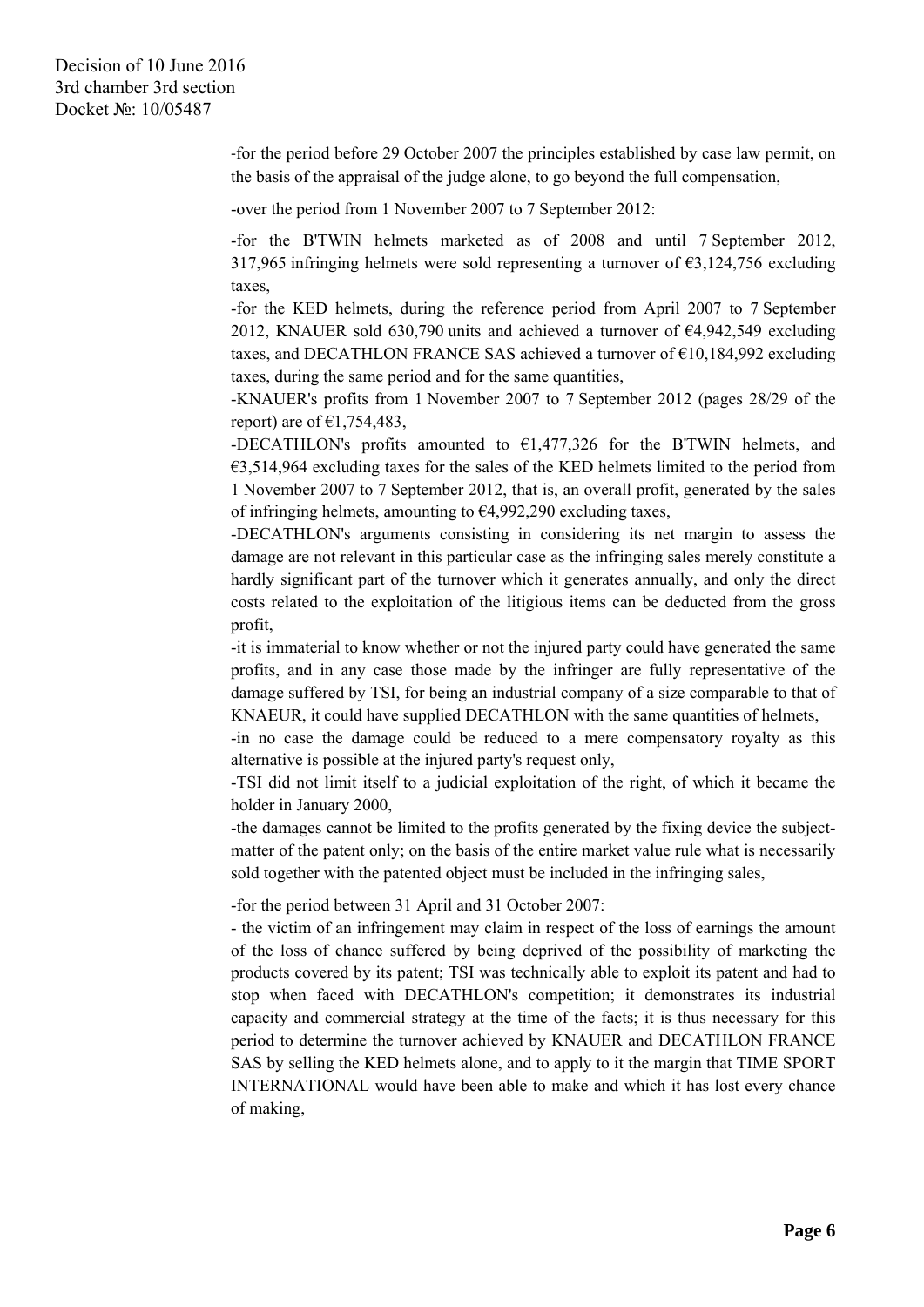-the causal relationship between the infringement and the stop to the favourable process in view of the resuming by TIME SPORT INTERNATIONAL of the marketing of the helmets equipped with the patented device is sufficiently established,

-by claiming compensation for the loss of chance calculated proportionally to the act of exploitation of each of the infringers in the different proceedings that it has commenced, the claimant does not contravene the principle under which it cannot be compensated beyond the damage that it has sustained,

-if for this period the causal relationship was not accepted, compensation should be determined on the basis of a compensatory royalty rate, which, in principle, must be increased by reference to the contractual rate; and the 4% rate suggested by DECATHLON cannot be adopted, it relies on examples of brand licences instead of patent licences, and on comparisons that are not relevant,

-the circumstances of the case justify that a 20% rate be applied to KNAUER's and DECATHLON's turnover during that period; admittedly, the helmets are the same but the acts of exploitation are distinct,

-the expert notes on pages 25 and following of the report that the examination of the documents provided reveals the existence of a stock of 5,070 B'TWIN helmets, and 2,148 KED helmets; this stock was marketed,

-the request in respect of the moral prejudice is founded.

DECATHLON FRANCE presents, in its last pleading filed electronically on 10 March 2016, the following requests:

Having regard to the expert report filed by Martine Cariou on 17 November 2014, Having regard to the exhibits submitted to the judge,

TO FIND that TIME SPORT INTERNATIONAL did not exploit its patent at the time of the acts for which it claims compensation,

TO HOLD that for the period from 1 April to 31 October 2007, TIME SPORT INTERNATIONAL's loss of earnings can be assessed only by applying a compensatory royalty, the amount of which should be comprised between  $\epsilon$ 50,000 and  $\epsilon$ 67,000 at the most,

TO HOLD that for the period from 1 November to 8 September 2012, TIME SPORT INTERNATIONAL's damage can be assessed only by applying a compensatory royalty, the amount of which should be comprised between  $\epsilon$ 250,000 and  $\epsilon$ 466,000 at the most,

TO CONSIDER, in the case in which the *tribunal* would decide to take into account the profits made by DECATHLON FRANCE for the period from 1 November 2007 to 8 September 2012, that DECATHLON FRANCE achieved a net margin ranging between  $\text{£}1,226,000$  and  $\text{£}1,282,000$ ,

In any case

TO DISMISS all of TIME SPORT's unfounded claims in respect of the marketing of the stocks and the moral prejudice suffered by it,

TO DISMISS all of TIME SPORT's requests for holding DECATHLON FRANCE and D-H-G KNAUER jointly and severally liable in respect of the damages concerning D-H-G KNAUER only,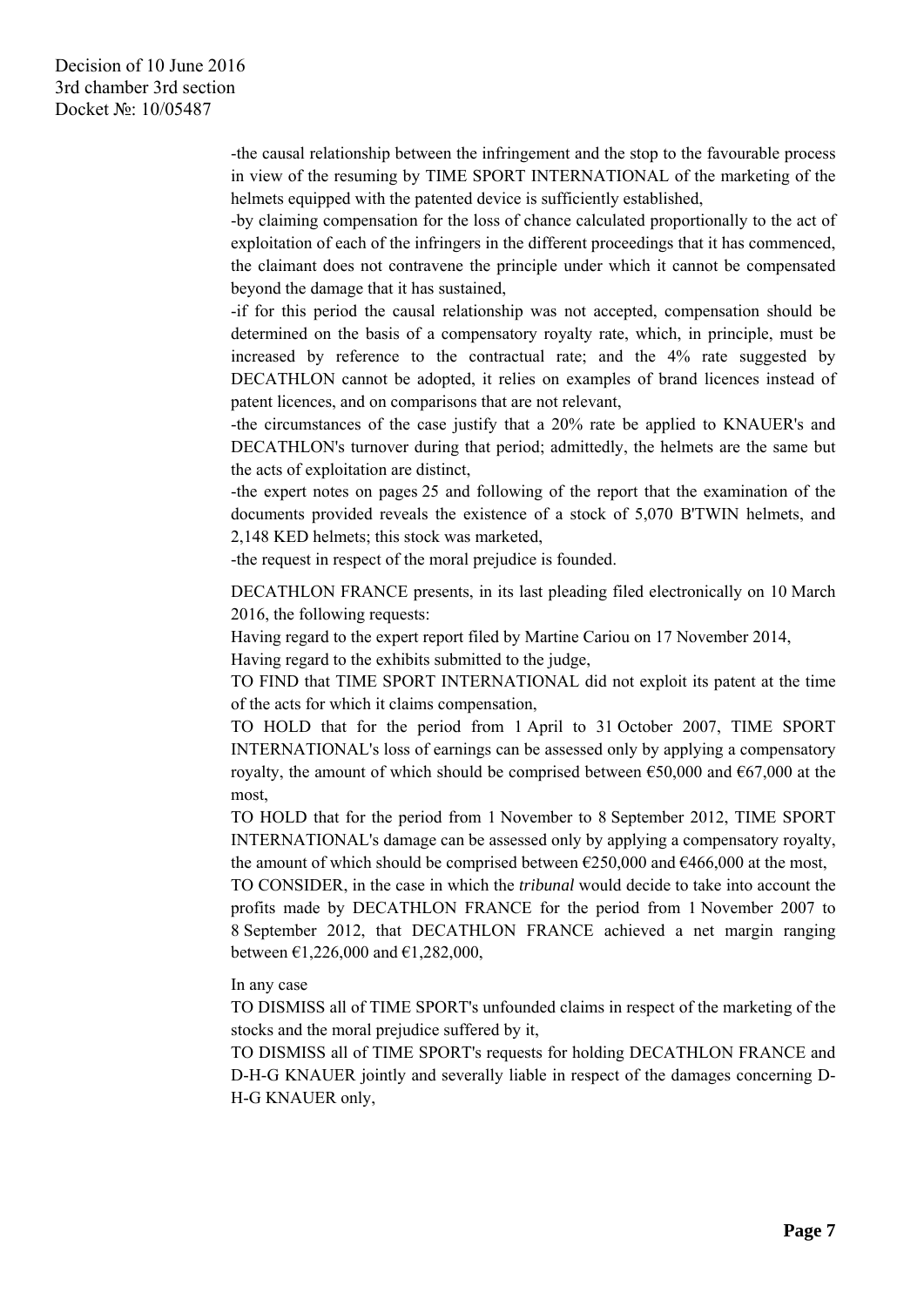TO REDUCE to a more proportionate level the liability for legal costs of DECATHLON FRANCE under Article 700 of the French Civil Procedure Code.

DECATHLON FRANCE develops mainly the following arguments:

-its conduct is wrongly described as unfair; it has never tried to hide the existence of DECATHLON SA nor the relations between these two companies; the request for a security was founded with regard to the terms of the contract, it did not intend to mislead TSI on the identity of its supplier,

-the damage must be assessed according to the principle of full compensation under which the damages must be calculated in relation to the person who sustains damage which can legally be compensated - here the holder of the infringed rights - and by reference to the object of this right, the exploitation of the holder, its sales and distribution capacities, its economic perspectives, and not in relation to the person who causes damage, as in that case the compensation would be punitive,

-since the period subject to compensation extends from 1 April 2007 to 7 September 2012, it is necessary to identify the applicable rules after the 29 October 2007 Act № 2007-1544, which is accepted by TIME SPORT,

-for the first period until 31 October 2007:

-the loss of earnings and the loss suffered must be assessed, the loss suffered being based on an actual exploitation, on the net margin (and not the gross margin), and on weighting factors; in the absence of exploitation, the claims for compensation must be made on the basis of the lost royalties; such is the case if the patentee could not market the infringing sales, in which case, a mixed calculation method is applied,

-TIME SPORT which has not exploited its patent does not demonstrate a loss of chance caused by the acts of infringement; it had no definite marketing plan; it does not demonstrate its capacity of production and sales, and the competition for this type of product was particularly significant,

-the claims cumulate two losses of earnings in relation to the same helmets marketed by KNAUER and DECATHLON,

-therefore, TIME SPORT should be granted a compensatory royalty for the period from 2 April to 31 October 2007; the amount that it claims in that respect is unrealistic and unjustified; an annual lump sum of  $\epsilon$ 50,000 was fixed by the parties as the royalty to be paid for the future by Bell as a result of the worldwide exploitation of the patent, regardless of the quantities,

-a study by the firm CMS estimates the theoretical remuneration of intangible rights consisting in a technology enabling the manufacturing of sporting goods between 1% and 4%,

-for the period after 31 October 2007:

-contrary to what TIME SPORT contends, French Act № 2007-1544 did not introduce the possibility for the holder of the infringed rights to be simply granted the profits made by the infringer, but only the possibility of taking them into account to assess the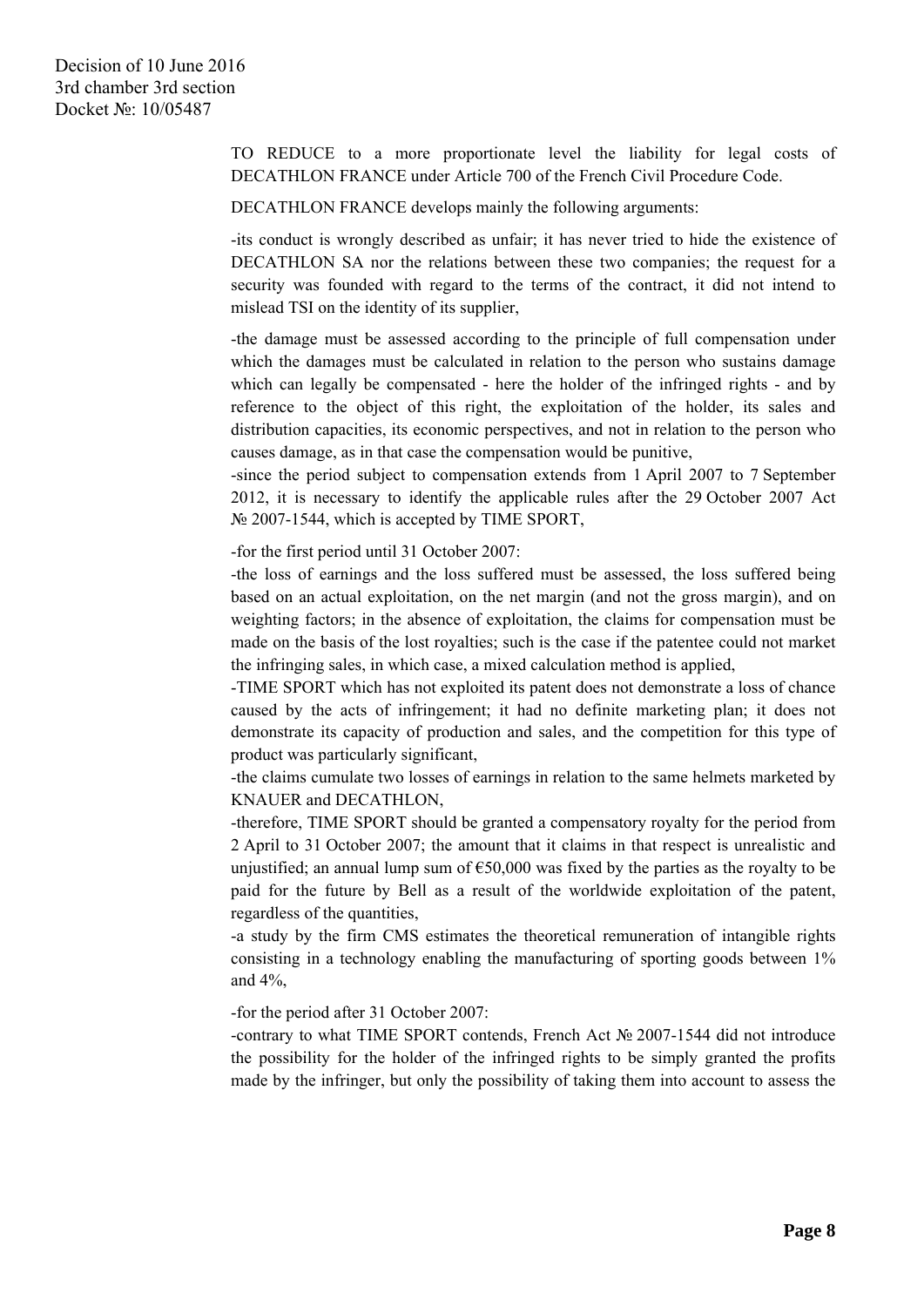amount of the damages, in relation to the circumstances of the case,

-if TIME SPORT's claims were acceded to, being granted all or part of the profits made by the defendants, despite the fact the legislator did not consider this possibility in 2007, he should take into account the practice of the States that have probably influenced the wording of the Directive and consider this possibility in a restrictive way only,

-in 2001, TIME SPORT stopped manufacturing helmets equipped with the patented device; its intentions to resume the exploitation are not demonstrated,

-the patent relates to the fixing device of the helmets; only part of the selling price of the product comprising the patented device can be taken into account to assess the lost margin, the lost royalties or the profit made,

-in a situation in which it does not exploit its patent, the holder of infringed rights may only claim damages corresponding to its lost royalties,

-since at the time of the facts TIME SPORT had not exploited its patent for many years, the only damage that it is entitled to claim, under the principles and case law, is thus analysed as a compensatory royalty, calculated on the basis of the rate that it would have received if a licence agreement had been concluded with DECATHLON FRANCE,

-failing that, the profits deriving from the infringement of the patent cannot correspond to the profits made from the sale of helmets comprising the patented device, but to the profits corresponding to the added value generated by that device; the entire market value rule can only apply if the patent is not exploited,

-the net margin and not the gross margin should be taken into account, in the absence of cost accounting; DECATHLON FRANCE suggested two distinct methods for calculating its net margin, which are based on the trial balance of its annual accounts certified by its auditors for each of the financial years concerned by the expert proceedings,

-the stocks were never reintroduced into the commercial channel and no claim can be filed in that respect,

-the moral prejudice is not demonstrated.

D-H-G KNAUER GmbH presents, in its last pleading dated 28 September 2015, the following requests:

Having regard to the expert report filed by Martine CARIOU on 17 November 2014, Having regard to Article L.615-7 of the French Intellectual Property Code,

#### Mainly,

TO HOLD that since TIME SPORT INTERNATIONAL SAS did not exploit its patent, it can only claim having suffered damage calculated on the basis of a compensatory royalty,

TO HOLD that the amount of this compensatory royalty cannot exceed the sum of €300,000,

TO DISMISS all of TIME SPORT INTERNATIONAL SAS's claims and arguments,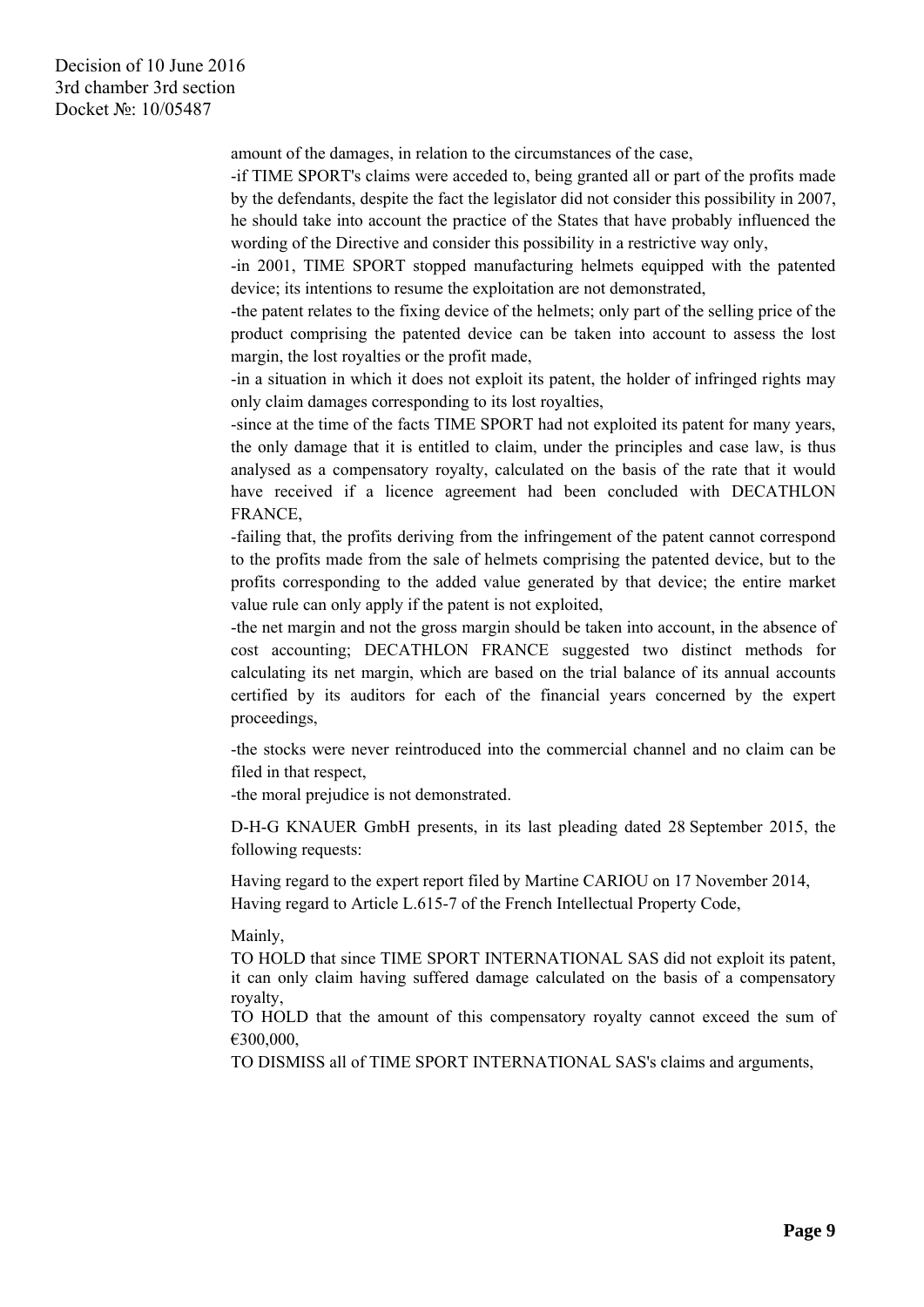In the alternative,

TO HOLD that the amount of the damage suffered by TIME SPORT INTERNATIONAL SAS and calculated on the loss of earnings cannot exceed the sum of €197,701.96,

TO REDUCE to a more proportionate level the liability for legal costs of D-H-G KNAUER GmbH under Article 700 of the French Civil Procedure Code.

D-H-G KNAUER GmbH mainly sets out that:

-before the 29 October 2007 French Act, compensation for damage was based on the loss of earnings and the loss suffered; the courts used to determine whether or not the holder exploited its patent; if it exploited it, the loss of earnings consisted of the profit that it was unable to make as a result of the acts of infringement and, if it did not exploit the patent, the loss of earnings consisted of the lost remuneration in the form of a compensatory royalty; in this instance, TIME SPORT has not exploited itself its patent for 12 years,

-for the calculation of the royalty amount to be paid, the rate charged by the patent holder to its licensees should in principle be referred to; therefore, for the period extending from 2007 to 2012 on the basis of the licence granted to BELL, the damage cannot exceed 6 x  $\text{\textsterling}50,000$ , that is,  $\text{\textsterling}300,000$ ,

-TIME SPORT furnishes no element to support its claim in respect of the moral prejudice,

-in her report the expert bases her calculations on D-H-G KNAUER's 45% margin rate, which is excessive for a wholesaler such as DECATHLON; the margin rate applied is very low and compensated by the volume of sales; thus the net margin rate actually used by KNAUER for the sale of its KED Meggy and Joker helmets is 4%, applied to the volume of 630,790 units sold for a turnover of €4,942,549; this margin would give an indemnifiable damage of  $\epsilon$ 197,701.96, that is, an amount lower than the compensatory royalty that would be paid to TIME SPORT.

The closing order was issued on 15 March 2016 and the case was heard on 5 April 2016.

For a full presentation of the parties' arguments, their aforementioned last pleadings are referred to pursuant to Article 455 of the French Civil Procedure Code.

## **GROUNDS:**

## **1- On the period before 29 October 2007:**

Before the entry into force of French Act № 2007-1544 of 29 October 2007 from which Article L. 615-7 of the French Intellectual Property Code is derived, the compensation of the damage resulting from the infringement of the patent was granted in compliance with the rules in the matter of tort liability by applying the principle of full compensation, the damages being determined with regard to the loss of earnings, representing the profits that the patent holder itself would have derived from the infringer's acts of exploitation, and of the loss suffered, corresponding to the infringement of its monopoly.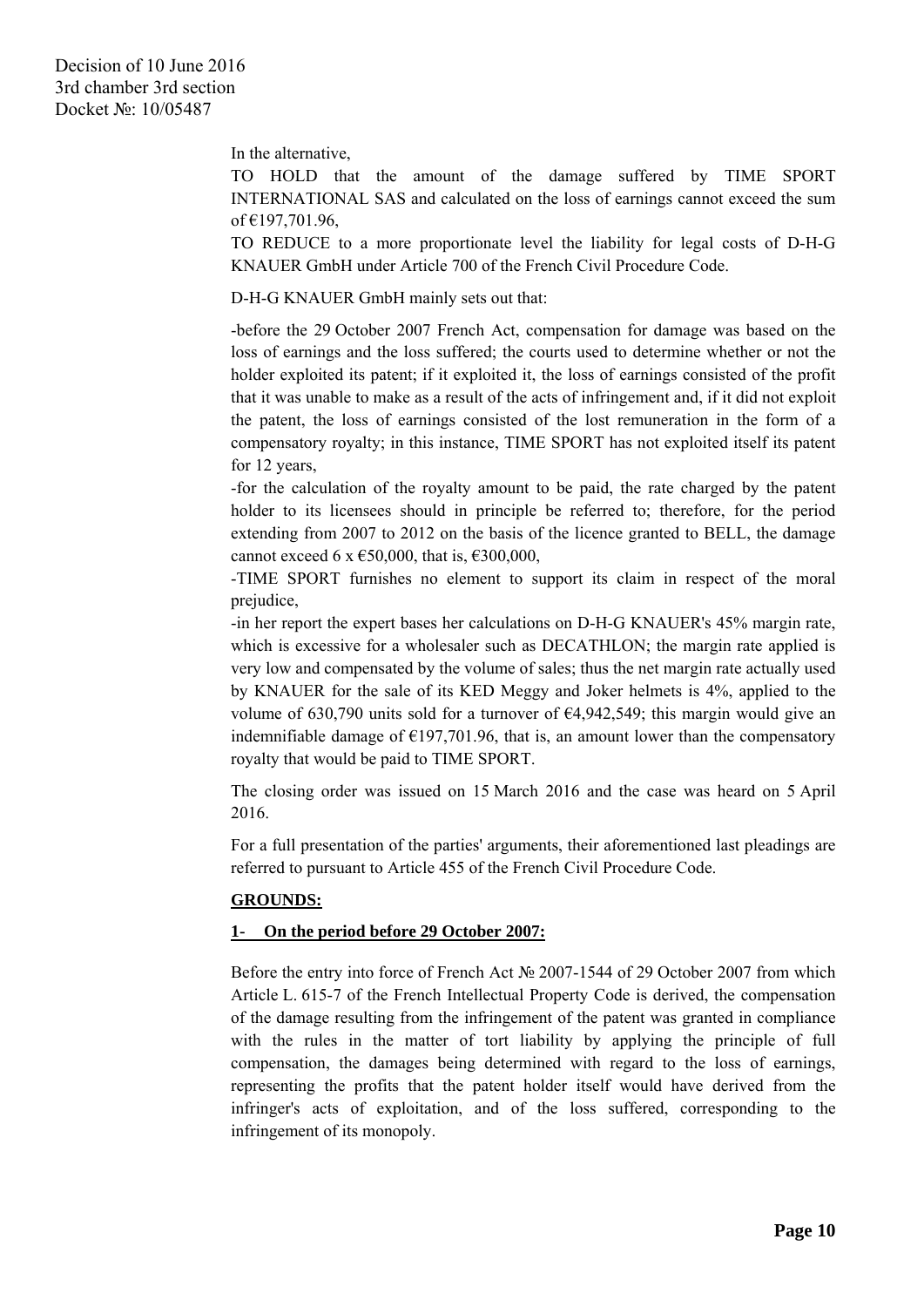The sovereign appraisal of these compensatory consequences in the absence of satisfactory evidence does not imply, contrary to what TIME SPORT suggests by relying on theoretical analyses interpreting certain decisions as granting "punitive" compensations with regard to the profits generated by the infringement, that they cannot in principle exceed the full compensation for the damage.

Therefore, regardless of the defendants' situation, and only by reference to that of the right-holder, the claims relating to the acts of infringement recorded between 2 April and 29 October 2007 should be examined.

TIME SPORTS invokes for this period the loss of chance that it sustained by being deprived of the possibility of marketing the products protected by its patent because of the competition resulting from the infringement, setting out that having the experience and technical know-how required, it had contemplated, as of 2007, to resume the manufacturing of cyclist helmets, but had to give up because of the massive sale of B'TWIN and KED helmets in the DECATHLON stores. It adduces in particular a letter of 22 June 2005 to SHINE, in which it indicates considering the relaunch of the helmet activity and being favourable to a collaboration in the form of engineering, of a rental agreement signed on 7 June 2007 concerning  $5,867 \text{ m}^2$  of premises and offices, which currently constitute one of the production sites, of a strategy note of 26 October 2007 planning the creation of a new range of TIME helmets, of exchanges of emails confirming the search for partners to that end including talks started with MET, of quotations established in April 2008 for design studies concerning several types of helmet ranges, and finally, of the existence of a "pre-project" in April 2008; this preproject concerned the production of helmets on the site of VAULX MILIEU requiring investments estimated at  $E450,000$  in addition to  $E2,000$  R&D expenses, the success of which was then considered as depending on a listing by DECATHLON to ensure a significant volume of sales.

The negative economic consequences due to the infringement were considered by the expert on the basis of two hypotheses: that of the payment of the compensatory royalty, and that of a loss of earnings, calculated on the basis of the manufacturing and sales forecasts for the TIME helmets.

It is recalled that as of its creation, TIME SPORT has adopted a strategy based on innovation and positioned itself at the top end of the market segmentation both for the leisure activity and professional and competition cycling. European patent EP 0 682 885 was filed on 9 May 1995 and granted on 25 August 1999 claiming priority from French patent FR 9406014 of 10 May 1994. The claimant started manufacturing helmets equipped with the patented device as of 1995, and manufactured and sold approximately 10,000 cycling helmets in 1995 and 8,000 in 1996. Faced with acts of infringement committed by the US company BELL, the world leader in that sector, it stopped this production in 2000 to focus on the automatic pedals and high-technology bicycle frames. Early in 2010, it noted the offer for sale in the DECATHLON stores of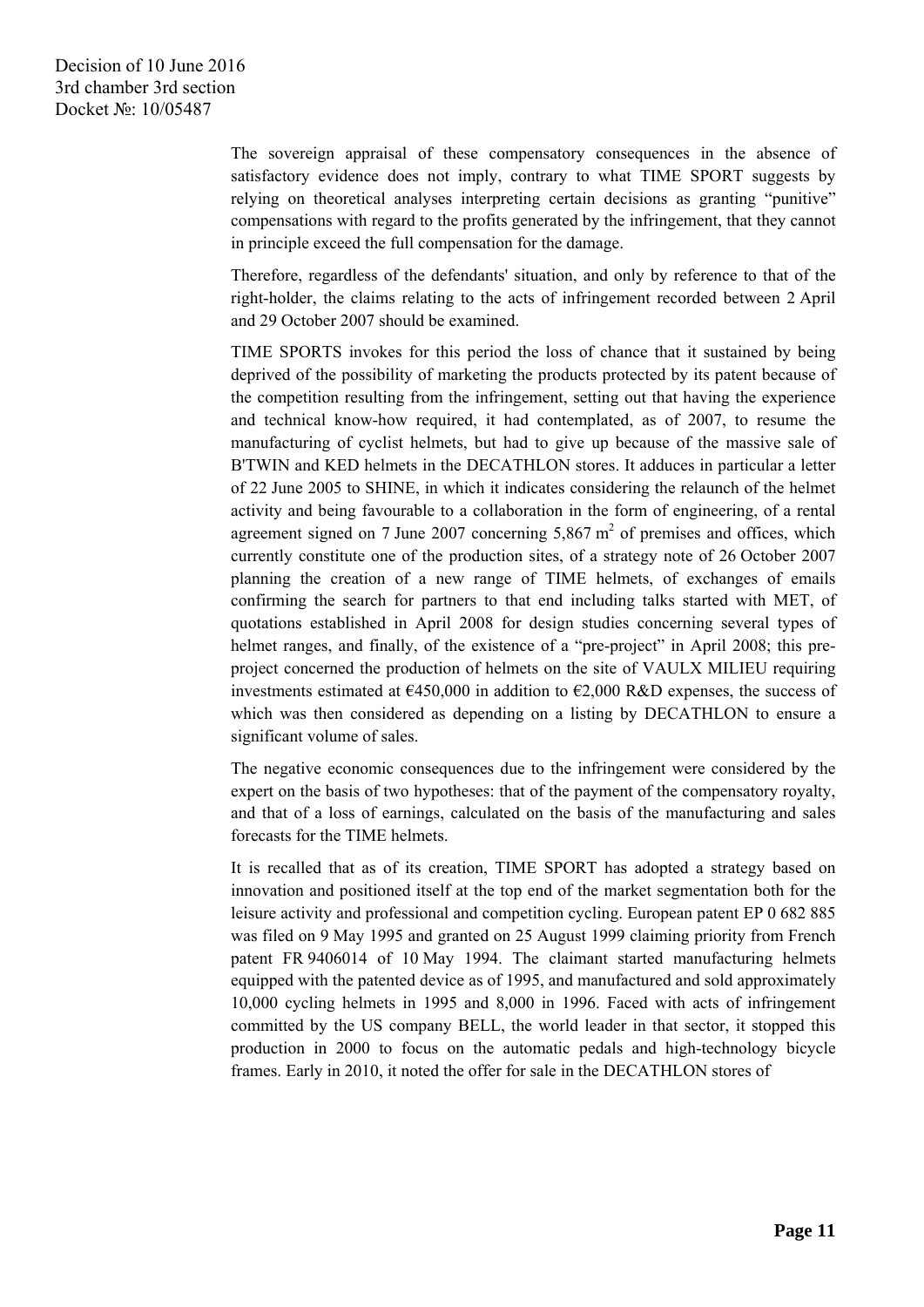articles that included the occipital fixing device the subject-matter of its patent which had not been exploited for 10 years. During the first half of 2007, the proceedings brought against BELL resulted in the signature of a settlement agreement awarding \$8.1 million compensation to TIME SPORT and the conclusion of a licence agreement, allowing the claimant to generate an operating income of  $\epsilon$ 1,926,000 for the financial year 2006/2007. It is in this context that in April 2008, TIME SPORT assessed the investments necessary to resume the "helmet" activity. At the same time, its financial situation deteriorated - on 30 June 2008, its pre-tax net operating income represents a  $\epsilon$ 3.3 million loss - and in September 2008, it considered that the decision to relaunch the manufacturing of these products, and thus to make the relevant investments, required additional time. It is mentioned in the annexes of the annual accounts for the financial year ending on 30 June 2008 that it started an arbitration procedure before the *tribunal de commerce de Vienne* on 27 August 2008 to obtain the financing required for the financial year to come. It funded the estimated cost of the plan to safeguard jobs in relation to a collective redundancy procedure based on economic grounds during the second half of 2009, and obtained in August 2009 a plan for spreading its social contributions.

With regard to this chronology and TIME SPORT's proven financial difficulties during the financial year 2007/2008, which according to the expert would have arisen as of the previous financial year had the aforementioned settlement compensation not been paid, the relation between DECATHLON - and the fact that the plan to resume the manufacturing activity of the cycling helmets on the VAULX MILIEU production site was abandoned - does not seem to be established and consequently cannot justify the damages for the loss of chance based on the claimant's sales projections for the period from 2009 to 2012.

Therefore, the compensation for the damage suffered between 2 April and 29 October 2007 must be awarded in the form of a compensatory royalty.

In the alternative, TIME SPORT maintains that the compensatory royalty must be fixed at 20% of the turnover generated by each of the infringers, in particular because of the importance of the invention in the entire market value, the economic significance of the patented device and the choice to limit the number of its distributors. It adds that the compensatory royalty cannot be estimated by reference to that paid by the contractual licensee after a negotiation, as it would constitute an encouragement to infringe.

DECATHLON FRANCE considers that these claims are fully justified in that a transfer contract concluded with SHINE on 11 January 1999 indicated a royalty of  $\epsilon$ 0.46 approximately for each product sold for exploiting the patent on the occipital fixing device, that is, 0.6% of the price of the helmets; that the lump sum royalty paid by BELL for a world licence amounts to  $\epsilon$ 50,000 annually and that a study carried out by the firm CMS Bureau Francis Lefèvre discloses rates of 1% to 4% for similar intellectual property rights, which leads to consider that the remuneration of intangible rights on a technology enabling the manufacturing of sporting goods can be comprised within those limits.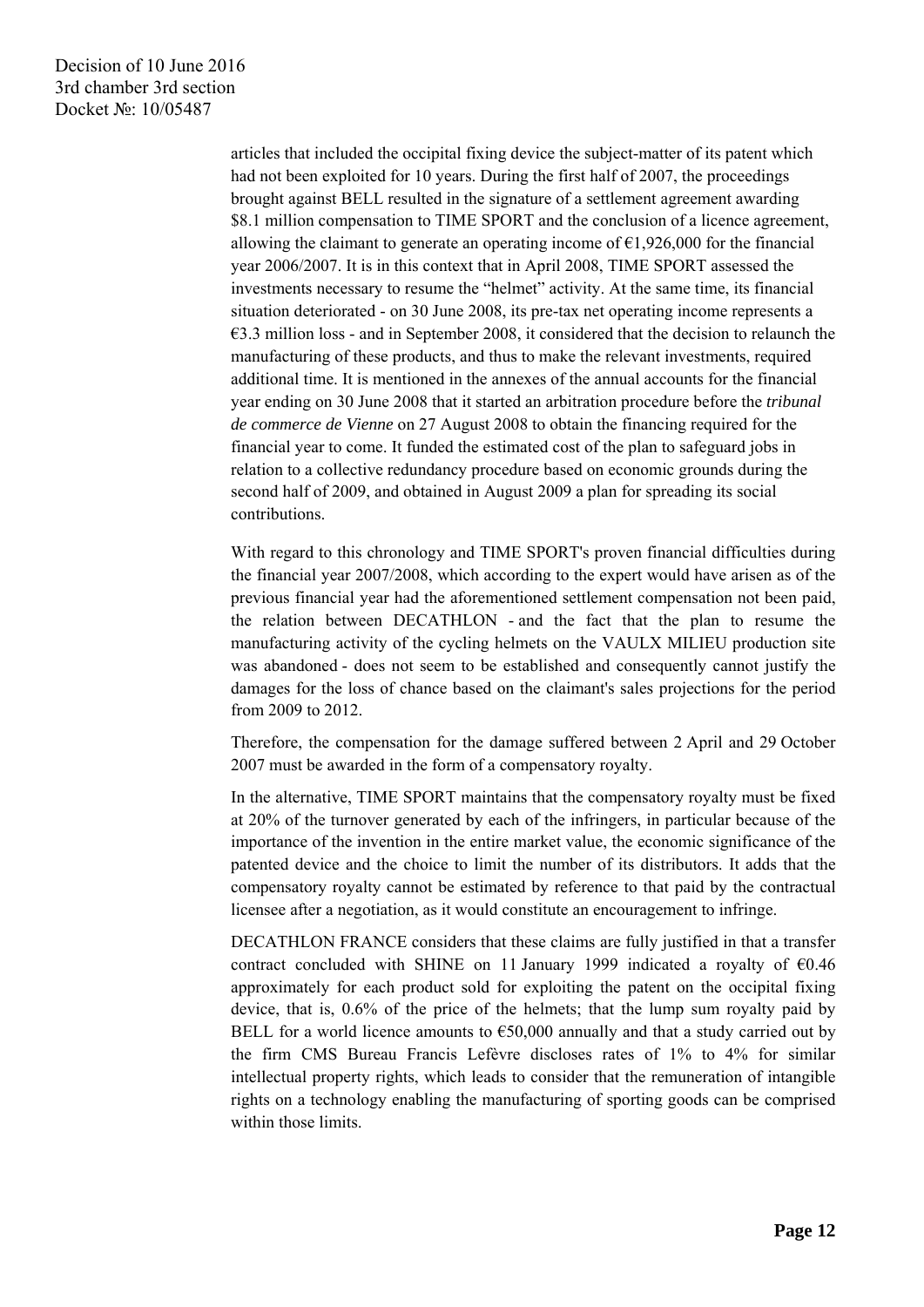The references to the provisions of a transfer contract concluded ten years before the accused acts, as well as a general licence granted in the context of a settlement agreement ending a dispute, cannot be considered as relevant since the commercial consequences of the exploitation of the right could be evaluated differently on that date and the context of a negotiation implied the existence of other provisions discussed at the same time. Likewise the study carried out by CMS, which has the advantage of presenting a restrictive selection of agreements on technologies considered to be comparable, used in the manufacturing of golf and skateboard equipment, considers, however, only two contracts: one being a licence granted worldwide and the other also relating to trade marks; this is not representative in terms of number and does not constitute an element of comparison useful for the resolution of the dispute. On the other hand, TIME SPORT does not provide comparative elements on the rates applied in the same branch of activity.

The parties are not in disagreement on DECATHLON FRANCE's turnover excluding taxes to be considered for the period from 2 April 2007 to 31 October 2007, which is deducted from the elements found on page 24 of the report, that is, 7/9ths of  $\epsilon$ 2,567,296 including all taxes representing  $\epsilon$ 2,146,568, excluding taxes, being equivalent to €1,669,553.

KNAUER makes no observations on the calculation of its turnover generated during that same period on the basis of the indications provided on page 29 of the report, namely 7/9ths of  $\epsilon$ 1,039,523 representing  $\epsilon$ 808,518.

Although each of the defendants committed acts of exploitation of the patent, these acts concern the same articles supplied by KNAUER and offered for sale by DECATHLON, which, if its supplier had acquired the right to manufacture and market the products implementing the patented device, would have, in that case, included in its purchase price the cost of the royalty paid to the right-holder. Therefore, the damage resulting from the lost royalty must be, for this period which concerns the KED helmets only, calculated by reference to the turnover achieved by KNAUER only.

When it decided to sell its products to large stores specialised in sporting goods and obtained their listing from DECATHLON, TIME SPORT sold 3,250 helmets equipped with the patented device in France and exported 3,180 thereof, and became the victim of acts of infringement as of 1996. These elements are evidence of the relevance of the invention - element to be considered to assess the royalty rate - which persisted in 2008 even if, as DECATHLON claims, other devices of occipital adjustment were used.

These elements justify assessing the damage sustained by TIME SPORT on the basis of a 8% royalty rate applied to the turnover achieved by KNAUER between 1 April and 31 October 2007, that is,  $\text{\textsterling}808,518 \text{ x } 8\% = \text{\textsterling}64,681.44$ .

Since the defendants contributed together to causing the damage, they will be ordered jointly and severally to pay this sum.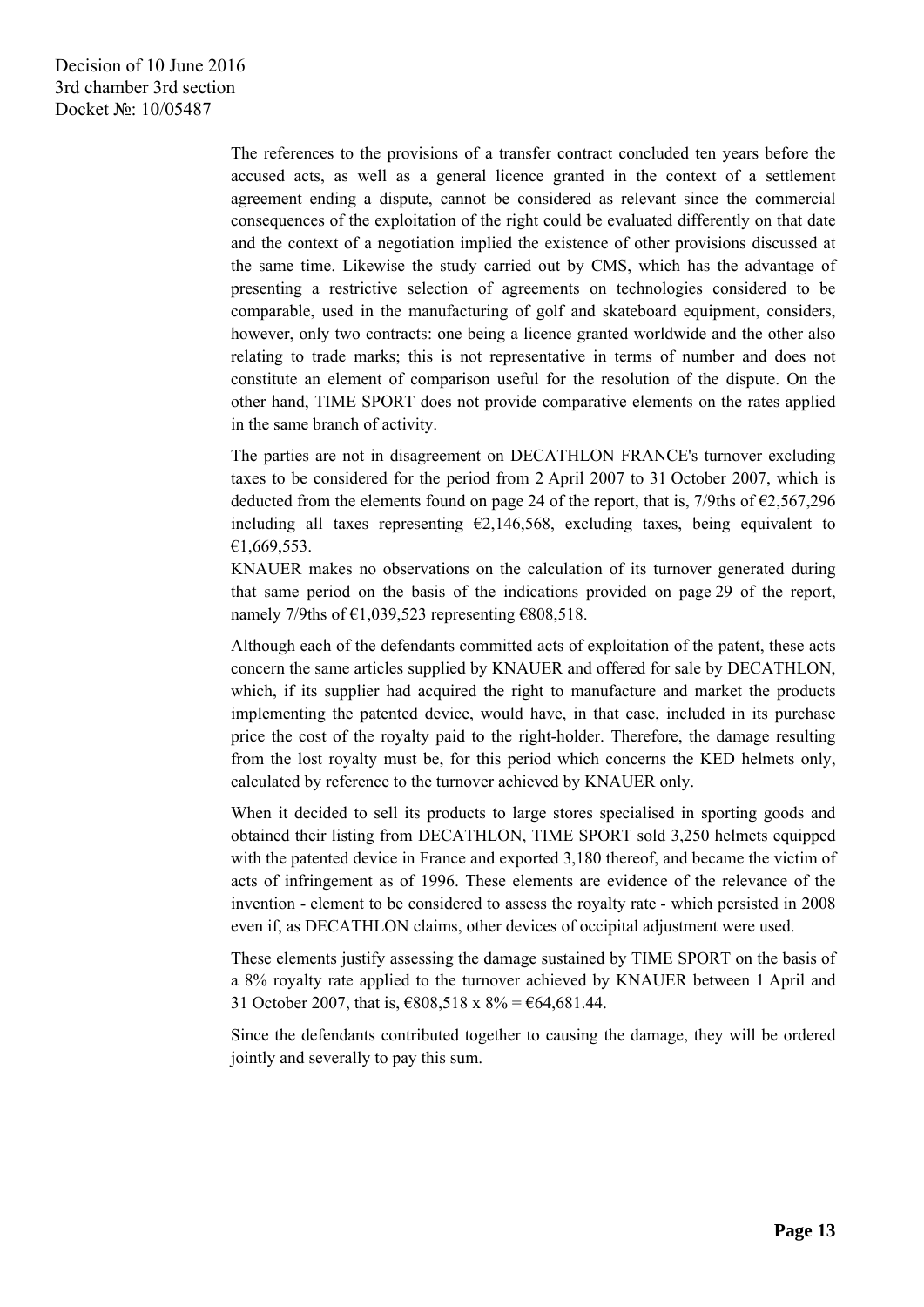### **2- On the period from 1 November 2007 to 7 September 2012:**

Article L. 615-7 of the French Intellectual Property Code derived from the French transposition of the 29 October 2007 Act, in its version applicable until 13 March 2014, provides that:

"*To set damages, the court takes into account the negative economic consequences,*  including the loss of profit suffered by the injured party, the benefits made by the *infringer and the moral prejudice caused to the right-holder because of the infringement*.

*The court may, nevertheless, grant as damages, as an alternative and at the injured party's request, a lump sum that cannot be lower than the amount of royalties or rights that would have been owed if the infringer had requested the authorisation to use the right that it has infringed".* 

In application of these provisions, the damages must be calculated not only by reference to the damage sustained by the injured party but also by including the profits derived from the infringement, which implies considering first with respect to the assessment criteria, the loss of earnings and the losses suffered on the one hand, and the profit made by the infringer on the other hand; this was confirmed and clarified by the second version of the transposition Act implemented on 13 March 2014 specifying that these parameters must be considered "*distinctly*".

However, considering each party's situation does not mean adopting a solution consisting instead in assessing the damage by reference to the infringer's profits only, which, as relevantly noted by DECATHLON FRANCE, would have the effect of favouring the right-holders voluntarily restricting themselves to a judicial exploitation strategy of their rights.

Likewise, the defendants' argument, according to which the holder who himself does not exploit the patented invention could in any case, and in principle, claim only a compensatory royalty, cannot be considered in respect of the "negative economic consequences"; as it would otherwise compromise the objective of the text as mentioned above, and circumvent the rule expressly laid down, under which it is only at the injured party's request that the damages are calculated by reference to the amount of royalties resulting from an authorisation to exploit the right.

With regard to the provisions of the aforementioned Article L, 615-7 in its version then in force, the compensation of the damage suffered must therefore be determined by reference to the profits made by each of the defendants, but without, however, ignoring TIME SPORT's situation on the date of the acts at issue, namely its production capacity, its experience and technical know-how, the investments necessary to the direct exploitation of the patent and the results that it could have expected.

On this first point, the expert indicates that:

-between 2 April 2007 and 8 September 2012, DECATHLON FRANCE SAS sold 317,965 B'TWIN helmets and 630,790 KED helmets manufactured by KNAUER;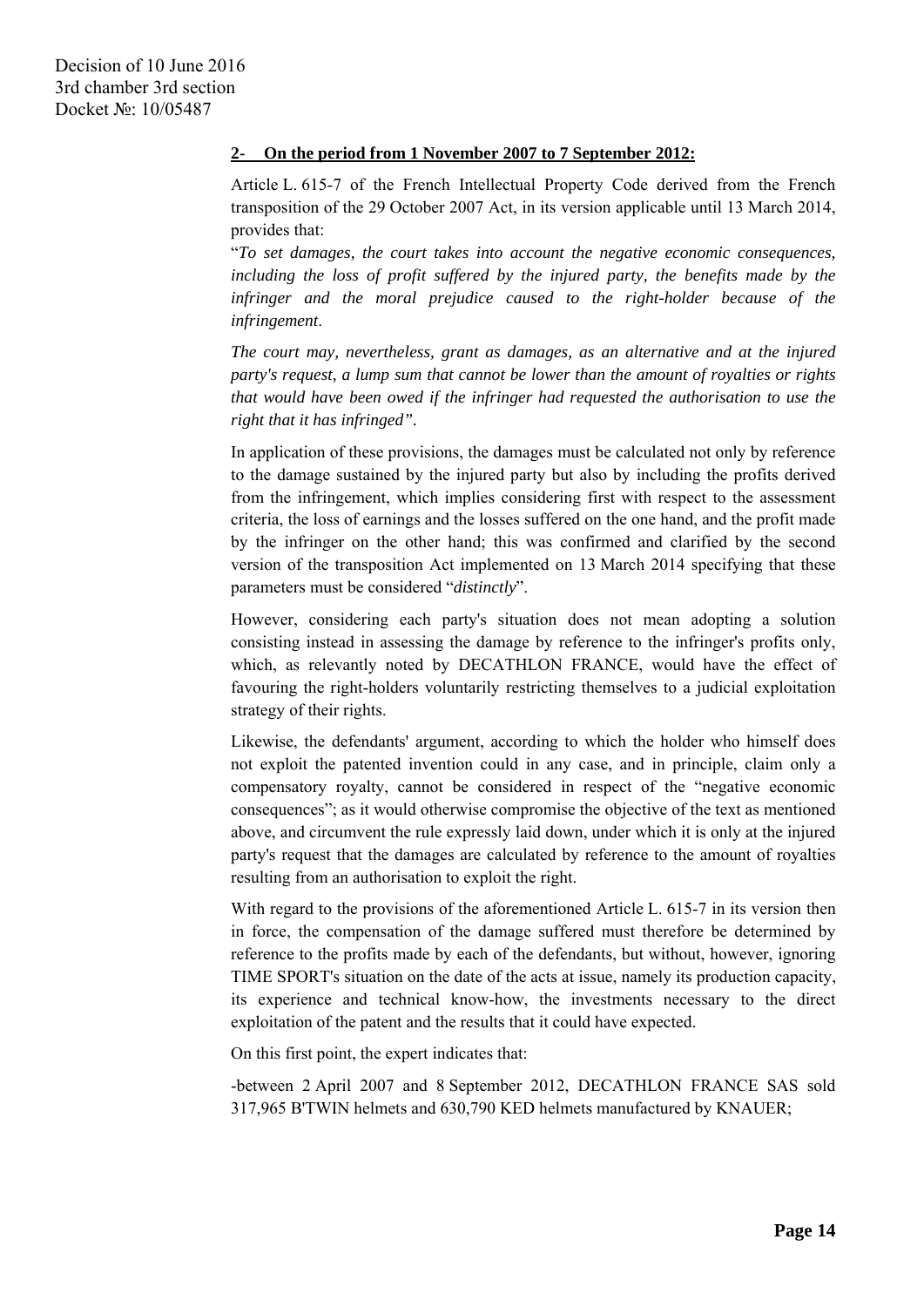-DECATHLON FRANCE's profit for the period from 1 November 2007 to 7 September 2012 amounted to  $\epsilon$ 1,477,326 for the B'TWIN helmets and  $\epsilon$ 3,514,964, excluding taxes, for the sale of the KED helmets, that is, an overall profit for all the helmets equipped with the infringing device of  $\epsilon$ 4,992,290 including all taxes (page 33 of the report);

-the overall profit made by KNAUER can be estimated at  $\epsilon$ 1,754,483 over the period considered, with regard to the turnover by reference of helmets sold between 1 November 2007 and 7 September 2012, and the average margin rate generated by reference by the distributor DECATHLON FRANCE SAS (pages 28 and 29 of the report).

DECALTHLON FRANCE disputes this evaluation first on the grounds that the patent relates only to the means for fixing the helmet, and the entire market value rule can be considered only if the person itself exploiting the rights sustains a loss of margin on all the elements of the product; and, second, on the grounds that the gross margin less the 1.5% royalty paid in respect to the DECATHLON brand was considered without taking account of the expenses relating to the marketing of the infringing product as well as the related fixed costs, while the "infringer's profits" are constituted by its net margin.

Since the overall profits derived from the infringement of the rights should be examined, no relevant reason can justify setting aside the application of the entire market value rule - consisting in including in the infringing sales the elements of the product that are necessarily sold together - if the patent holder does not exploit it directly, the principle based on the fact that since the fixing device is an indissociable component of the helmets, it conditions their marketing.

The expert mentions on the second point that since DECATHLON FRANCE does not use cost accounting by product but by store only, it cannot communicate directly data by product reference except for the commercial margin excluding taxes, or "cash register margin", (difference between the selling price of the helmet, excluding taxes, to the consumer and its purchase price by DECATHLON FRANCE) and has, consequently, according to two distinct methods proposed during the expert proceedings, determined the full cost by brand of infringing helmet, including the fixed costs or overheads, by using cost allocation or cost drivers. However, it has been noted, on the one hand, that the part of the turnover represented by the infringing sales between 0.08 and 0.11% - does not lead to consider it as having an impact on DECATHLON FRANCE's fixed costs and, on the other hand, that the costs related to the marketing process cannot be considered as direct costs, since being related to the entire goods, they are distributed according to a method defining a proportionate share, the value of which is not verifiable.

For determining KNAUER's profits, the expert relied on samples of order forms issued by DECATHLON SA from April 2007 to September 2012 to establish an average unit purchase price by reference of infringing KED helmet, to estimate the turnover recorded for these quantities of helmets sold in the DECATHLON stores, and to estimate the profit made by KNAUER between 1 November 2007 and 7 September 2012 by considering that the distributor's average margin rate by reference fluctuated for the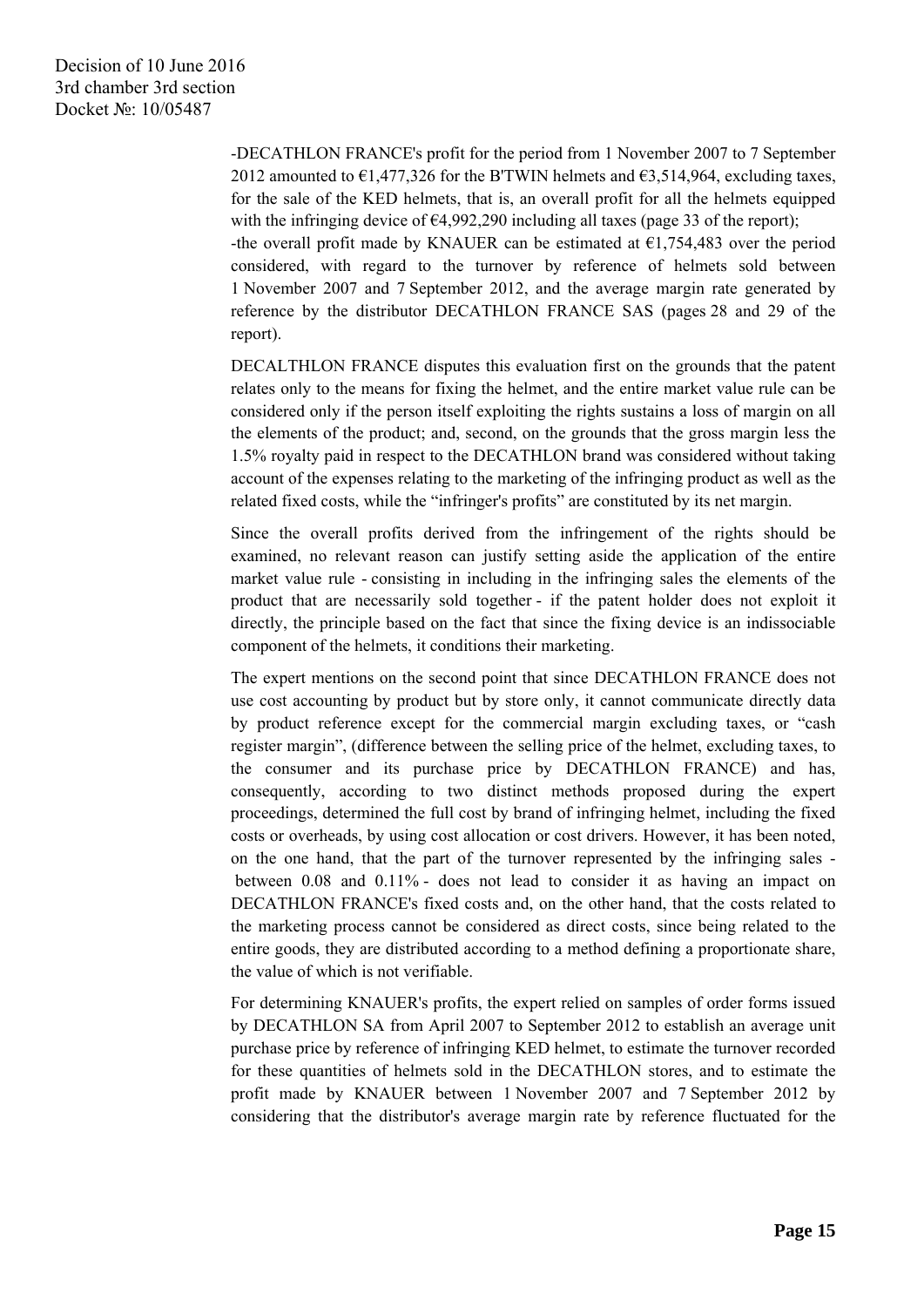most significant quantities between 30 and 50%. By applying this method of calculation the expert obtains for the period at issue an overall profit of  $\epsilon$ 1,754,483 excluding taxes.

KNAUER argues against this estimate that the 45% margin rate mentioned in the report is totally unrealistic since in the case of a wholesaler such as DECATHLON known for obtaining from its suppliers the lowest prices, this margin remains extremely low and is compensated by the sales volumes. It thus intends to apply a 4% rate, which it justifies in a note dated 25 September 2015, by presenting in the form of a table a simulation of the manufacturing costs and the overheads by helmet type, which, in the absence of a document certified by its auditor, cannot be sufficient to challenge the amount estimated by the expert.

The sums recorded in relation to the profits made respectively by DECATHLON FRANCE and KNAUER, as calculated during the expert proceedings, must therefore be considered.

Given TIME SPORT's particular situation at the time of the litigious acts, in that it had stopped exploiting its patent since 2000 after facing previous acts of infringement, and was experiencing great financial difficulties leading it at the end of 2008 to postpone its plan for resuming the helmet manufacturing activity, its damage can be estimated at 20% of the profits made by each of the infringers - this percentage also takes into account the method of calculation based on the gross margin - that is:

 $-64,992,290$  excluding taxes x 20% =  $6998,458$  in respect of DECATHLON FRANCE's profits;

 $-€1,754,483$  excluding taxes x 20% = €350,896.6 in respect of KNAUER GmbH's profits.

It is not justified, although these compensatory consequences are assessed by reference to each defendant's profits, that DECATHLON SA be ordered jointly and severally to pay the proportionate part to be borne by KNAUER.

#### **3- On the claims related to the stock:**

It is noted (on page 25 of the report) that the quantities of helmets held infringing on 7 September 2012 and recorded in the perpetual inventory by store represent 5,070 B'TWIN helmets and 2,148 KED helmets.

TIME SPORT claims that DECATHLON FRANCE SAS, unable to provide evidence of the actual existence of these articles, the destruction of which had been ordered, contended having returned them to its supplier and that this operation gave rise to the issuance of credit notes, which were not communicate, revealing the existence of marketing acts contravening the aforementioned judicial prohibition.

On 6 and 7 January 2016, DECATHLON FRANCE instructed a bailiff to record the amount of helmets in stock held by the storage company FANDI EMBALLAGES, indicating an overall volume of 8,830 units including the B'TWIN and KED helmets (DECATHLON 9 exhibit).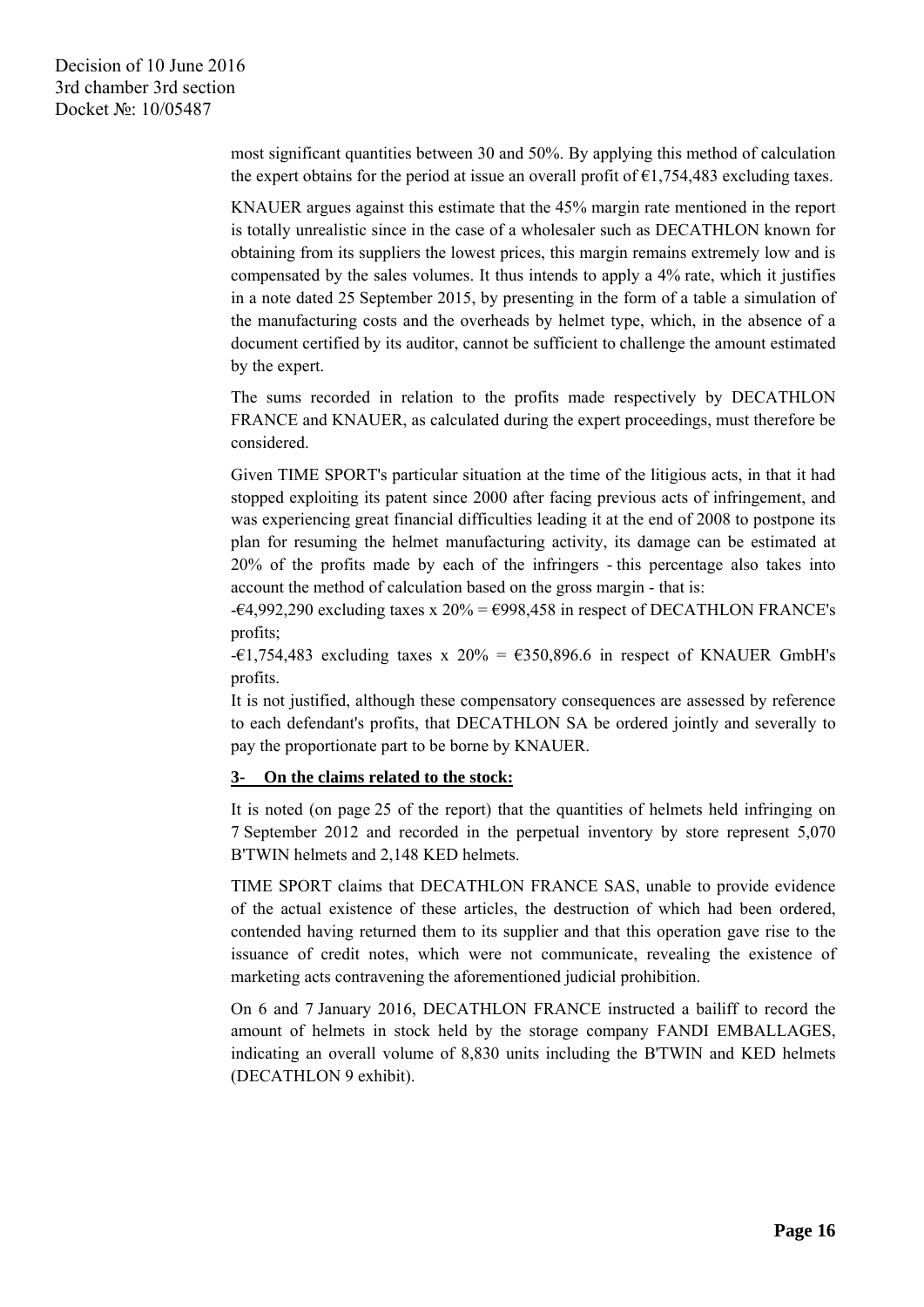TIME SPORT does not dispute the actual existence of this stock nor its content but argues that theses goods, which transited through a distinct legal entity - DECATHLON SA - before being stored, were marketed. Although the defendant's contention according to which it "*was unable to find the corresponding accounting documents owing to the particular large amount of information to be examined"* does not seem surprising, the operation described, even if recorded as credit notes, cannot, however, be analysed as having been in breach of the injunction issued against DECATHLON *"under a*  $\epsilon$ *150 penalty per recorded infraction, from marketing any KED or B'TWIN helmet equipped with an infringing device"* since it is not demonstrate that DECATHLON FRANCE gained an economic advantage from this transfer.

Therefore, the request for payment of the  $\epsilon$ 1,324,500 penalty presented on this basis should not be acceded to.

## **4- On the moral prejudice:**

The request for compensation presented in that respect by reference to "*the exhibits of the file and the expert report"* and in consideration of the fact that TIME SPORT, which had great expectations as to the marketing of a product resulting from a particularly innovative invention likely to place it as leader in the field of cycling helmets, had to give up its ambitions and witness the financial success of competitors whose sales force led to its being excluded.

As rightly emphasised by DECATHLON FRANCE, TIME SPORT's prospects of exploiting the patent were compromised by acts of infringement to which it was confronted as of 1996, committed by BELL which, like the claimant, had obtained the listing of its products with DECATHLON SA.

The obstacles to the development strategy which TIME SPORT hoped to adopt are therefore not entirely attributable to DECATHLON FRANCE.

However, it cannot be disputed that the claimant, which has always focused its activity on the manufacturing of innovative technical products and invested heavily for acquiring industrial property rights, either by making inventions, or by buying patents, has, by reason of the acts of infringement committed less than three years after the previous dispute ended, suffered harm to its image which is largely based on this economic model.

With regard to the contributive part of the facts of the case in TIME SPORT's loss of image in the overall context described above, this prejudice must be evaluated at a sum of €50,000 which DECATHLON FRANCE and KNAUER will be jointly and severally ordered to pay.

#### **5- Other claims:**

DECATHLON FRANCE and KNAUER, the losing parties, will be ordered jointly and severally to pay the legal costs as well as to pay to TIME SPORT INTERNATIONAL, which had to incur costs other than those above to assert its rights, compensation